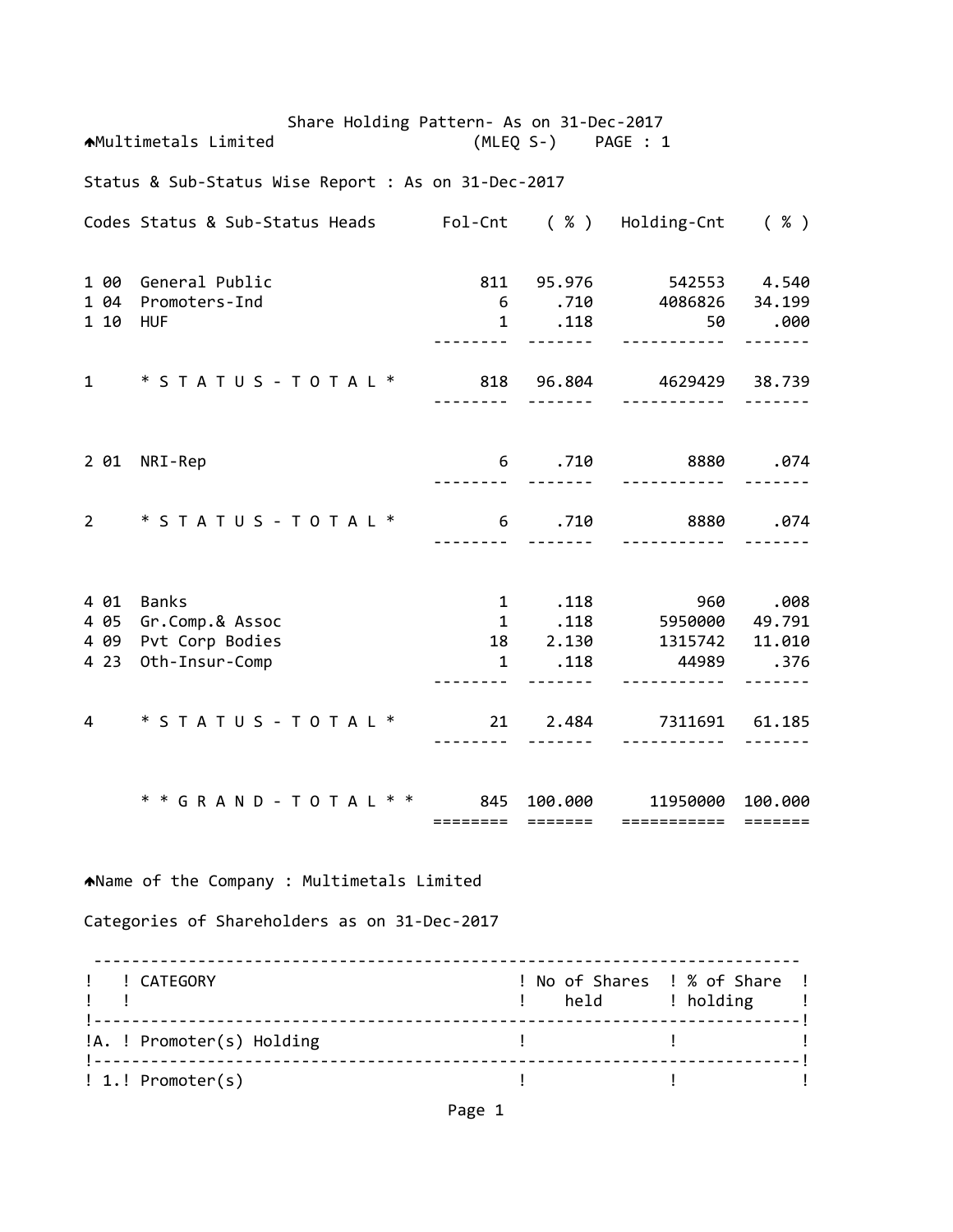| Share Holding Pattern- As on 31-Dec-2017                                                                                                      |                                           |                                                 |
|-----------------------------------------------------------------------------------------------------------------------------------------------|-------------------------------------------|-------------------------------------------------|
| - Indian Promoters<br>- Foreign Promoters                                                                                                     | 10036826 !<br>0!                          | 83.990 !<br>.000!                               |
| 2.! Persons acting in concert                                                                                                                 | 0!                                        | .000!                                           |
| Sub-Total !                                                                                                                                   | 10036826 !                                | 83.990!                                         |
| !B. ! Non-Promoters Holding                                                                                                                   |                                           |                                                 |
| 3.! Institutional Investors                                                                                                                   |                                           |                                                 |
| a.! Mutual Funds & UTI<br>b.! Banks, Financial Inst, Insurance Company!<br>(Central/State Govt Inst/Non-Govt Inst) !<br>$c.$ ! FII $(s)$      | 0!<br>45949 !<br>0                        | .000!<br>.385 !<br>.000                         |
| Sub-Total !                                                                                                                                   | 45949 !                                   | $.385$ !                                        |
| 4.! Others                                                                                                                                    |                                           |                                                 |
| a.! Private Corporate Bodies<br>b.! Indian Public<br>c.! NRI/OCBs<br>d.! Any-Other (Foreign-Companies)<br>! Clearing Members                  | 1315742 !<br>542603 !<br>8880 !<br>0<br>0 | 11.010 !<br>4.541 !<br>.074 !<br>.000!<br>.000! |
| Sub-Total !                                                                                                                                   | 1867225 !                                 | $15.625$ !                                      |
| Grand-Total !                                                                                                                                 | 11950000 !                                | 100.000 !                                       |
| $!$ Note : 1)<br>! Name, Number of shares held and percentage shareholding<br>! of entities/persons holding more than 1% is enclosed herewith |                                           |                                                 |
| ! Note : 2)                                                                                                                                   | Shares                                    | No of holding<br>in (%)                         |
| Total Foreign Shareholding :                                                                                                                  |                                           | .074<br>8880                                    |
| Note: Shareholding pattern in the case of demated shares has been prepared                                                                    |                                           |                                                 |

 based on download of data received from NSDL/CDSL as on 31‐Dec‐2017 Multimetals Limited (MLEQ S‐) PAGE : 1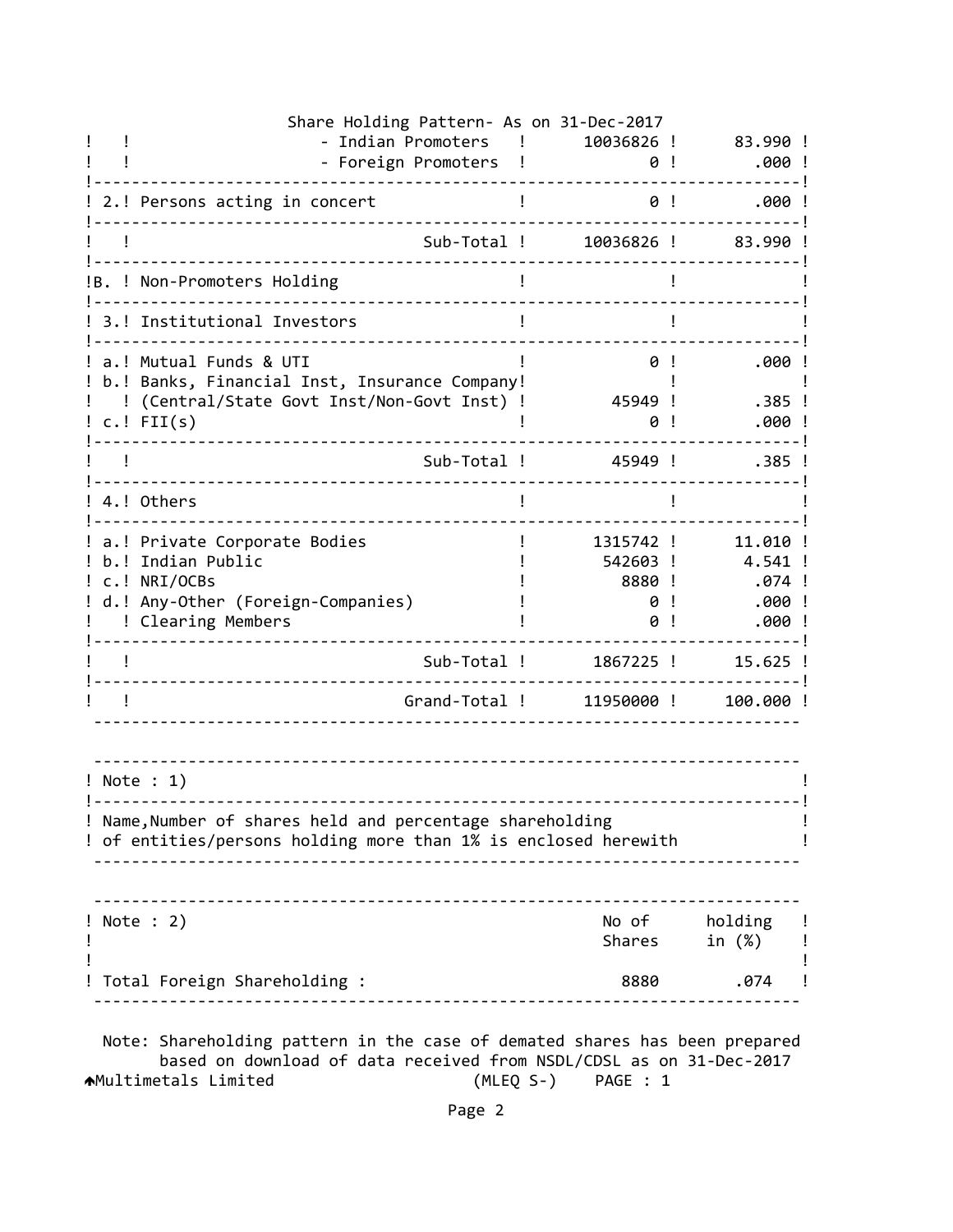Status & Sub‐Status Wise Report : As on 31‐Dec‐2017

Indian Promoters

FOL/CLI# SIGL NAME OF THE SHARE HOLDERS HOLDG % TO Cap ‐Pan 4 05 HADOTI PUNJI VIKAS LIMITED 5950000 49.791 AAACH4047F 1 04 VASUDEV AGRAWAL 1293359 10.823 AAVPA5418K 1 04 RAJENDRA AGRAWAL 1062091 8.888 ABKPA3830H 1 04 SHAMBHU AGARWAL 703070 5.883 1 04 AJAY AGARWAL 614543 5.143 AFOPA1833L 1 04 MUGDHA AGRAWAL 400000 3.347 AJSPA9434F 1 04 VASUDEV AGARWAL 13763 .115 ‐‐‐‐‐‐‐‐‐‐‐‐‐‐‐‐‐‐‐‐‐‐‐‐‐‐‐‐‐‐‐‐‐‐‐‐‐‐‐‐‐‐‐‐‐‐‐‐‐‐‐‐‐‐‐‐‐‐‐‐‐‐‐‐‐‐‐‐‐‐‐‐ A1A Indian Promoters 10036826 83.990 ‐‐‐‐‐‐‐‐‐‐‐‐‐‐‐‐‐‐‐‐‐‐‐‐‐‐‐‐‐‐‐‐‐‐‐‐‐‐‐‐‐‐‐‐‐‐‐‐‐‐‐‐‐‐‐‐‐‐‐‐‐‐‐‐‐‐‐‐‐‐‐‐ Multimetals Limited (MLEQ S‐) PAGE : 2 Status & Sub‐Status Wise Report : As on 31‐Dec‐2017 Banks, Fin Inst(s),Ins Comp(s) FOL/CLI# SIGL NAME OF THE SHARE HOLDERS HOLDG % TO Cap ‐Pan 4 23 M/S THE NEW INDIA ASSURANCE CO.LTD. 44989 .376 4 01 M/S MANDVI CO‐OP.BANK LTD. 960 .008 ‐‐‐‐‐‐‐‐‐‐‐‐‐‐‐‐‐‐‐‐‐‐‐‐‐‐‐‐‐‐‐‐‐‐‐‐‐‐‐‐‐‐‐‐‐‐‐‐‐‐‐‐‐‐‐‐‐‐‐‐‐‐‐‐‐‐‐‐‐‐‐‐ B2A Banks, Fin Inst(s),Ins Comp(s) 45949 .385 ‐‐‐‐‐‐‐‐‐‐‐‐‐‐‐‐‐‐‐‐‐‐‐‐‐‐‐‐‐‐‐‐‐‐‐‐‐‐‐‐‐‐‐‐‐‐‐‐‐‐‐‐‐‐‐‐‐‐‐‐‐‐‐‐‐‐‐‐‐‐‐‐ Multimetals Limited (MLEQ S‐) PAGE : 3 Status & Sub‐Status Wise Report : As on 31‐Dec‐2017 Private Corporate Bodies FOL/CLI# SIGL NAME OF THE SHARE HOLDERS HOLDG % TO Cap ‐Pan 4 09 NUTRILITE FOODS (P) LTD. 325000 2.720 AABCN9605N 4 09 HORIZON & INFRASTRUCPROJECTS TU 325000 2.720 AABCH4944G 4 09 JALSAGAR COMMERCE PRIVATE LIMIT 200000 1.674 AAACJ6417H 4 09 BIRLA ARTS PRIVATE LIMITED 200000 1.674 AACCB0469K 4 09 TEAC CONSULTANTS PRIVATE LIMITE 150000 1.255 AABCT0267A 4 09 C MACKERTICH PRIVATE LIMITED 65900 .551 AABCC0381Q 4 09 CHATUR PROPERTIES PVT LTD 32000 .268 4 09 M/S ASIATIC OFFSHORE LTD. 10000 .084 4 09 M/S VYAPARIK PRATISHTHAN LTD. 3800 .032

54220696 4 09 PLUTUS CAPITAL MANAGEMENT LLP 2500 .021 AASFP6835A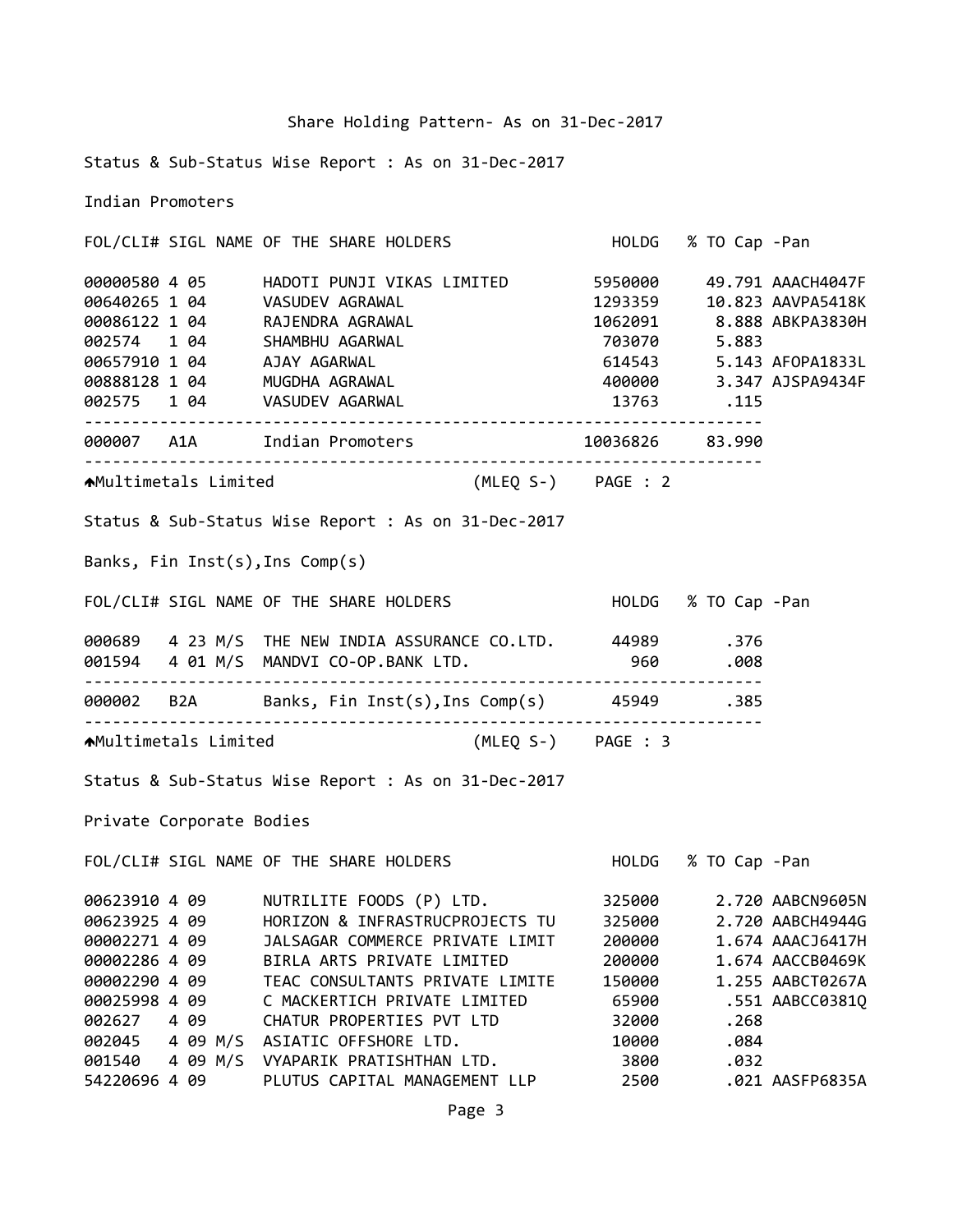|           |                          | Share Holding Pattern- As on 31-Dec-2017                                                                                                                                      |         |    |                                |  |
|-----------|--------------------------|-------------------------------------------------------------------------------------------------------------------------------------------------------------------------------|---------|----|--------------------------------|--|
|           |                          | 000102 4 09 M/S GOURI SANKAR CO.PVT.LTD.                                                                                                                                      |         |    | 320 .003                       |  |
|           |                          |                                                                                                                                                                               |         |    |                                |  |
|           |                          |                                                                                                                                                                               |         |    |                                |  |
|           |                          | 002524  4  09  M/S  PARASRAM SECURITIES P. LTD.  300  .003<br>10000071  4  09  MACKERTICH CONSULTANCY SERVICES  202  .002 AABCM5680Q                                          |         |    |                                |  |
|           |                          |                                                                                                                                                                               |         |    |                                |  |
|           |                          | 00239729 4 09 TATA INVESTMENT CORPORATION 120 .001 AAACT4120F<br>001040 4 09 M/S MAX INVESTMENTS (P) LTD. 100 .001<br>001782 4 09 M/S ABU INVESTMENTS & FINANCE PVT. 100 .001 |         |    |                                |  |
|           |                          |                                                                                                                                                                               |         |    |                                |  |
|           |                          |                                                                                                                                                                               |         |    |                                |  |
|           |                          |                                                                                                                                                                               |         |    |                                |  |
|           |                          |                                                                                                                                                                               |         |    |                                |  |
|           |                          | AMultimetals Limited (MLEQ S-) PAGE : 4                                                                                                                                       |         |    |                                |  |
|           |                          | Status & Sub-Status Wise Report : As on 31-Dec-2017                                                                                                                           |         |    |                                |  |
| Nri / OCB |                          |                                                                                                                                                                               |         |    |                                |  |
|           |                          | FOL/CLI# SIGL NAME OF THE SHARE HOLDERS HOLD HOLDG % TO Cap -Pan                                                                                                              |         |    |                                |  |
|           |                          |                                                                                                                                                                               |         |    |                                |  |
|           |                          |                                                                                                                                                                               |         |    |                                |  |
|           |                          | 000258 2 01 MR. PERCY LOUIS ACHARD 8000 .067<br>000133 2 01 DR. BANGSHI BILAS MUKHERJI 400 .003<br>000461 2 01 MR. M.VISHWANATHAN 160 .001                                    |         |    |                                |  |
|           |                          | 001024 2 01 MR. JITENDRA KRISHNARAO DIGHE 160 .001                                                                                                                            |         |    |                                |  |
|           |                          |                                                                                                                                                                               |         |    |                                |  |
|           |                          | 001649 2 01 MISS SARITA VASUDEVA                                                                                                                                              |         |    | 100.001                        |  |
|           |                          | 000601 2 01 MR. BRIJ MOHAN MAGO                                                                                                                                               |         | 60 | .001                           |  |
|           |                          |                                                                                                                                                                               |         |    | 8880.074                       |  |
|           |                          | AMultimetals Limited (MLEQ S-) PAGE : 5                                                                                                                                       |         |    |                                |  |
|           |                          | Status & Sub-Status Wise Report : As on 31-Dec-2017                                                                                                                           |         |    |                                |  |
|           |                          | List of Holders holding 01.000% & above                                                                                                                                       |         |    |                                |  |
|           |                          | FOL/CLI# NAME OF THE SHARE HOLDER                                                                                                                                             | HOLDG   |    | % Cap Category                 |  |
|           | 00640265 VASUDEV AGRAWAL |                                                                                                                                                                               | 1293359 |    | 10.823 Indian Promoter         |  |
| 00086122  | RAJENDRA AGRAWAL         |                                                                                                                                                                               |         |    | 1062091 8.888 Indian Promoter  |  |
| 002574    | SHAMBHU AGARWAL          |                                                                                                                                                                               |         |    | 703070 5.883 Indian Promoter   |  |
|           | 00657910 AJAY AGARWAL    |                                                                                                                                                                               |         |    | 614543 5.143 Indian Promoter   |  |
| 00888128  | MUGDHA AGRAWAL           |                                                                                                                                                                               |         |    | 400000 3.347 Indian Promoter   |  |
| 00000580  |                          | HADOTI PUNJI VIKAS LIMITED                                                                                                                                                    |         |    | 5950000 49.791 Indian Promoter |  |
| 00623910  |                          | NUTRILITE FOODS (P) LTD.                                                                                                                                                      | 325000  |    | 2.720 Pvt Corpt Bodies         |  |
| 00623925  |                          | HORIZON & INFRASTRUCPROJECTS TU                                                                                                                                               | 325000  |    | 2.720 Pvt Corpt Bodies         |  |
| 00002271  |                          | JALSAGAR COMMERCE PRIVATE LIMIT                                                                                                                                               | 200000  |    | 1.674 Pvt Corpt Bodies         |  |
|           |                          | 00002286 BIRLA ARTS PRIVATE LIMITED                                                                                                                                           | 200000  |    | 1.674 Pvt Corpt Bodies         |  |
|           |                          | 00002290 TEAC CONSULTANTS PRIVATE LIMITE                                                                                                                                      | 150000  |    | 1.255 Pvt Corpt Bodies         |  |
|           |                          |                                                                                                                                                                               |         |    |                                |  |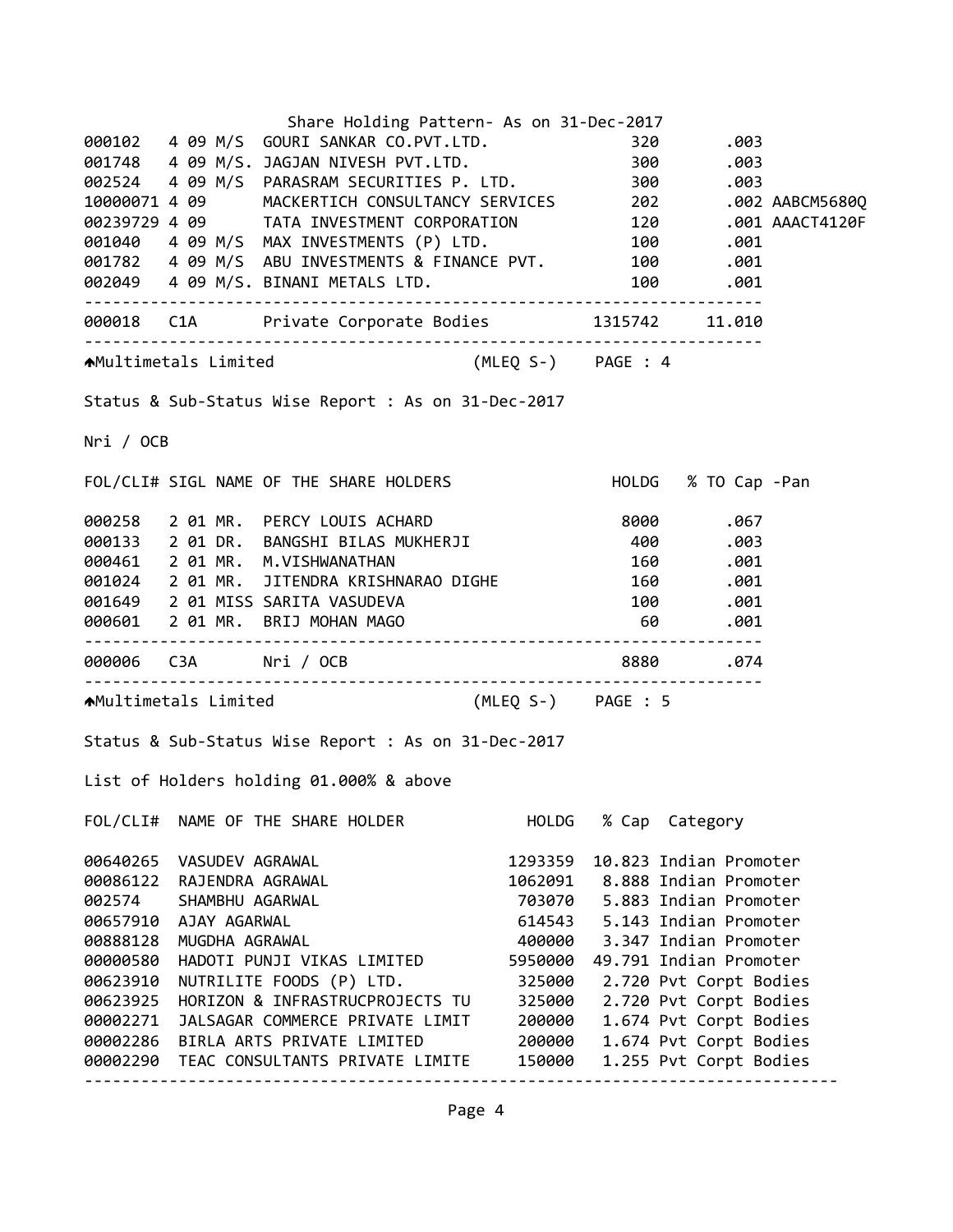|               |   |                        |          | Share Holding Pattern- As on 31-Dec-2017<br>000011 [ 01.000% ] & above holders 11223063 93.918 |                    |               |                          |
|---------------|---|------------------------|----------|------------------------------------------------------------------------------------------------|--------------------|---------------|--------------------------|
|               |   |                        |          |                                                                                                |                    |               |                          |
|               |   |                        |          | AMultimetals Limited                                                                           | (MLEQ S-) PAGE : 6 |               |                          |
|               |   |                        |          | Status & Sub-Status Wise Report : As on 31-Dec-2017                                            |                    |               |                          |
|               |   |                        |          | List of Top (100) Holders (General)                                                            |                    |               |                          |
|               |   |                        |          | FOL/CLI# SIGL NAME OF THE SHARE HOLDERS                                                        | HOLDG              | % TO Cap -Pan |                          |
| 00000580 4 05 |   |                        |          | HADOTI PUNJI VIKAS LIMITED 5950000                                                             |                    |               | 49.791 AAACH4047F        |
|               |   |                        |          | 00640265 1 04 VASUDEV AGRAWAL                                                                  | 1293359            |               | 10.823 AAVPA5418K        |
| 00086122 1 04 |   |                        |          | RAJENDRA AGRAWAL                                                                               |                    |               | 1062091 8.888 ABKPA3830H |
| 002574 1 04   |   |                        |          | SHAMBHU AGARWAL                                                                                | 703070             | 5.883         |                          |
| 00657910 1 04 |   |                        |          | AJAY AGARWAL                                                                                   | 614543             |               | 5.143 AFOPA1833L         |
| 00888128 1 04 |   |                        |          | MUGDHA AGRAWAL                                                                                 | 400000             |               | 3.347 AJSPA9434F         |
| 00623910 4 09 |   |                        |          | NUTRILITE FOODS (P) LTD.                                                                       | 325000             |               | 2.720 AABCN9605N         |
| 00623925 4 09 |   |                        |          | HORIZON & INFRASTRUCPROJECTS TU                                                                | 325000             |               | 2.720 AABCH4944G         |
| 00002271 4 09 |   |                        |          | JALSAGAR COMMERCE PRIVATE LIMIT                                                                | 200000             |               | 1.674 AAACJ6417H         |
| 00002286 4 09 |   |                        |          | BIRLA ARTS PRIVATE LIMITED                                                                     | 200000             |               | 1.674 AACCB0469K         |
| 00002290 4 09 |   |                        |          | TEAC CONSULTANTS PRIVATE LIMITE                                                                | 150000             |               | 1.255 AABCT0267A         |
| 002579        | 1 |                        |          | VINOD PRAKASH SHARMA                                                                           | 88200              | .738          |                          |
| 00025998 4 09 |   |                        |          | C MACKERTICH PRIVATE LIMITED                                                                   | 65900              |               | .551 AABCC0381Q          |
| 000689        |   |                        |          | 4 23 M/S THE NEW INDIA ASSURANCE CO.LTD.                                                       | 44989              | .376          |                          |
| 00000442 1 00 |   |                        |          | AMPI CHATTER                                                                                   | 40393              |               | .338 ABEPC8689E          |
| 002569        |   | $1 \quad \blacksquare$ |          | ALOK PARASHAR                                                                                  | 40000              | .335          |                          |
| 002627        |   | 4 09                   |          | CHATUR PROPERTIES PVT LTD                                                                      | 32000              | .268          |                          |
| 001994        |   |                        |          | 1 00 MRS. PRAMILA NARAYAN RAUT                                                                 | 24000              | .201          |                          |
| 001996        |   |                        |          | 1 00 MRS. GHATALIA DINA PRAVIN                                                                 | 20000              | .167          |                          |
| 001995        |   |                        | 1 00 MR. | NARAYAN RAMCHANDRA RAUT                                                                        | 16000              | .134          |                          |
| 002575        |   | 1 04                   |          | VASUDEV AGARWAL                                                                                |                    | 13763 .115    |                          |
| 10371129 1 00 |   |                        |          | MADHUBALA P TRIVEDI                                                                            | 10063              |               | .084 AAWPT1982G          |
|               |   |                        |          | 002045 4 09 M/S ASIATIC OFFSHORE LTD.                                                          | 10000              | .084          |                          |
| 000258        |   |                        | 2 01 MR. | PERCY LOUIS ACHARD                                                                             | 8000               | .067          |                          |
| 002577        | 1 |                        |          | <b>B S KOTHARI</b>                                                                             | 7876               | .066          |                          |
| 00000438 1 00 |   |                        |          | NALINI CHATTER                                                                                 | 5750               |               | .048 ABEPC8690D          |
| 001585        |   |                        | 1 00 MR. | PREMRATAN DEVKISHAN DAGA                                                                       | 5000               | .042          |                          |
| 002560        | 1 |                        |          | CUSTODIAN A/C N K AGGARWALA                                                                    | 4600               | .038          |                          |
| 001848        |   |                        | 1 00 MR. | RAVI WARRIER                                                                                   | 4000               | .033          |                          |
| 001905        |   |                        | 1 00 MR. | SUBHAS B.AGRAWAL                                                                               | 4000               | .033          |                          |
| 001540        |   |                        | 4 09 M/S | VYAPARIK PRATISHTHAN LTD.                                                                      | 3800               | .032          |                          |
| 001820        |   |                        | 1 00 MR. | ASHOK P. SHAH                                                                                  | 3500               | .029          |                          |
| 001827        |   |                        | 1 00 MR. | NIRANJAN P. SHAH                                                                               | 3500               | .029          |                          |
| 10000054 1 00 |   |                        |          | AJAY KUMAR KAYAN                                                                               | 3346               |               | .028 AGGPK0892G          |
| 001891        |   |                        |          | 1 00 MRS. SHANTA DEVI G KHICHA                                                                 | 3000               | .025          |                          |
| 001892        |   |                        | 1 00 MR. | DEEPAK G KHICHA                                                                                | 3000               | .025          |                          |
| 002594        |   | 1 00                   |          | RAJESH GAUTAM                                                                                  | 3000               | .025          |                          |
| 001071        |   |                        |          | 1 00 MRS. SARLA DAGA                                                                           | 2900               | .024          |                          |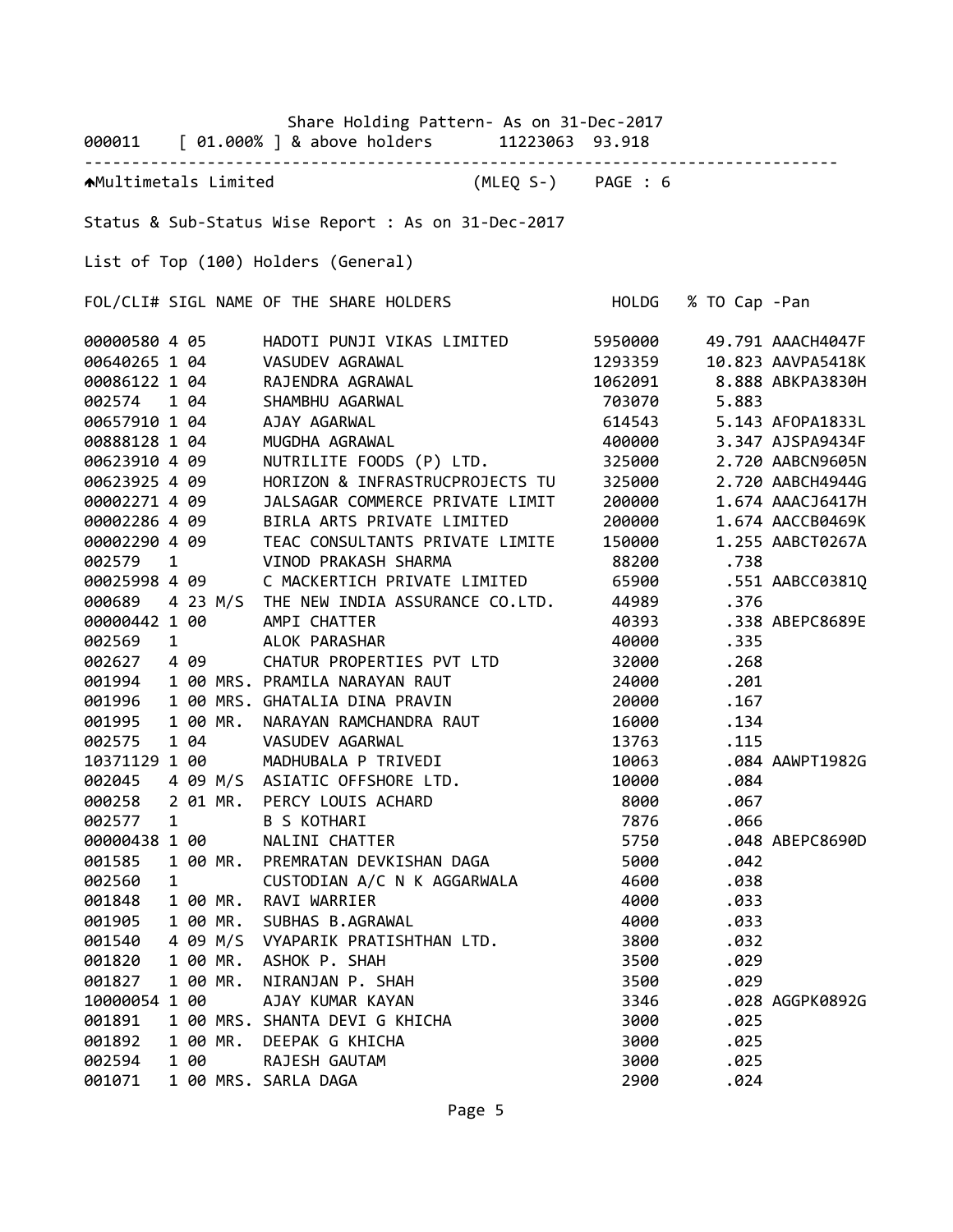|                             |              |          | Share Holding Pattern- As on 31-Dec-2017                                                                                                                                                                       |                      |                      |                 |
|-----------------------------|--------------|----------|----------------------------------------------------------------------------------------------------------------------------------------------------------------------------------------------------------------|----------------------|----------------------|-----------------|
| 002007                      |              |          | 1 00 MR. SURESH KUMAR BAGRI                                                                                                                                                                                    | 2760                 | .023                 |                 |
| 002595                      |              |          |                                                                                                                                                                                                                | 2748                 | .023                 |                 |
| 001211                      |              |          | 1 00 MK. SURESTI NOTUME<br>1 MEELAM GAUTAM<br>1 00 MR. MURARI LAL JALAN                                                                                                                                        | 2600                 | .022                 |                 |
| 001494                      |              |          |                                                                                                                                                                                                                | 2562                 | .021                 |                 |
| 001948                      |              |          | 1 00 MRS. PREM KUMARI DIWAKAR                                                                                                                                                                                  | 2500                 | .021                 |                 |
| 54220696 4 09               |              |          | PLUTUS CAPITAL MANAGEMENT LLP                                                                                                                                                                                  | 2500                 |                      | .021 AASFP6835A |
| 001801                      |              |          | 1 00 MR. OM SARUP AGGARWAL                                                                                                                                                                                     | 2380                 | .020                 |                 |
| 001759                      |              |          | 1 00 MRS. PREMA GUPTA                                                                                                                                                                                          | 2313                 | .019                 |                 |
| 00130447 1 00               |              |          | RAJNI KANTILAL SANGHVI<br>M STMHACHALAM                                                                                                                                                                        | 2110                 |                      | .018 AUCPS9895H |
| 000655                      |              |          | 1 00 MR. M.SIMHACHALAM                                                                                                                                                                                         | 1867                 | .016                 |                 |
|                             |              |          | 001606 1 00 MRS. BANSARI SURYAKANT BAXI                                                                                                                                                                        | 1800                 | .015                 |                 |
|                             |              |          | 002064 1 00 MR. BAKULA SANGHVI                                                                                                                                                                                 | 1750                 | .015                 |                 |
|                             |              |          | 001528 1 00 MR. RAVI MOHAN DAGA (MINOR) 1740                                                                                                                                                                   |                      | .015                 |                 |
|                             |              |          | 00059592 1 00 HEMANG MADHUSUDAN PATEL                                                                                                                                                                          | 1700 .014 ABEPP0634Q |                      |                 |
| <b>★Multimetals Limited</b> |              |          |                                                                                                                                                                                                                | (MLEQ S-) PAGE : 7   |                      |                 |
|                             |              |          |                                                                                                                                                                                                                |                      |                      |                 |
|                             |              |          | Status & Sub-Status Wise Report : As on 31-Dec-2017                                                                                                                                                            |                      |                      |                 |
|                             |              |          |                                                                                                                                                                                                                |                      |                      |                 |
|                             |              |          | List of Top (100) Holders (General)                                                                                                                                                                            |                      |                      |                 |
|                             |              |          |                                                                                                                                                                                                                |                      |                      |                 |
|                             |              |          | FOL/CLI# SIGL NAME OF THE SHARE HOLDERS                                                                                                                                                                        |                      | HOLDG % TO Cap - Pan |                 |
|                             |              |          | 07701921 1 00 BIJAL SURESH DALAL                                                                                                                                                                               | 1700                 |                      | .014 AAAPD6105B |
|                             |              |          | 001659 1 00 MRS. RUKMINI SANWARMAL KHAITAN<br>000029 1 00 MR. NABAYUG ACHARYA<br>000976 1 00 MR. SHIV ANAND<br>001992 1 00 MRS. KAMLA GANDHI<br>002634 1 PREMBIR SINGH GREWAL<br>001900 1 00 MRS. KAMLA GANDHI | 1687                 | .014                 |                 |
|                             |              |          |                                                                                                                                                                                                                | 1600                 | .013                 |                 |
|                             |              |          |                                                                                                                                                                                                                | 1600                 | .013                 |                 |
|                             |              |          |                                                                                                                                                                                                                | 1600                 | .013                 |                 |
|                             |              |          |                                                                                                                                                                                                                | 1600                 | .013                 |                 |
| 001899                      |              |          | 1 00 MR. SHYAM TODI                                                                                                                                                                                            | 1500                 | .013                 |                 |
| 002512                      |              |          | 1 00 MR. HITESH KANTILAL PATEL                                                                                                                                                                                 | 1500                 | .013                 |                 |
| 002641                      | $\mathbf{1}$ |          | MANISH SHAH                                                                                                                                                                                                    | 1440                 |                      | .012 AMHPS2123D |
| 001711                      |              |          | 1 00 MR. U.P. BHAT                                                                                                                                                                                             | 1400                 | .012                 |                 |
| 002074                      |              |          | 1 00 MR ASHITH SHANKER RAO                                                                                                                                                                                     | 1400                 | .012                 |                 |
| 001045                      |              |          | 1 00 MR. GANESH DAS BHATTER                                                                                                                                                                                    | 1300                 | .011                 |                 |
| 001962                      |              | 1 00 MR. | MANMOHAN SHARMA                                                                                                                                                                                                | 1300                 | .011                 |                 |
| 002629                      | 1            |          | ROHINTON B PANDAY                                                                                                                                                                                              | 1280                 | .011                 |                 |
| 000231                      |              | 1 00 MR. | VED PRAKASH VIJH                                                                                                                                                                                               | 1250                 | .010                 |                 |
| 001652                      |              | 1 00 MR. | SITA RAM LAMBORIA                                                                                                                                                                                              | 1237                 | .010                 |                 |
| 001658                      |              | 1 00 MR. | SANWARMAL PRABHUDAYAL KHAITAN                                                                                                                                                                                  | 1237                 | .010                 |                 |
| 001082                      |              |          | 1 00 MRS. KAMLA MAHESHWARY                                                                                                                                                                                     | 1200                 | .010                 |                 |
| 001910                      |              | 1 00 MR. | YATIN V. UDESHI                                                                                                                                                                                                | 1200                 | .010                 |                 |
| 001911                      |              | 1 00 MR. | VIKRAM UDESHI                                                                                                                                                                                                  | 1200                 | .010                 |                 |
| 001912                      |              |          | 1 00 MRS. PUSHPA V. UDESHI                                                                                                                                                                                     | 1200                 | .010                 |                 |
| 001913                      |              |          | 1 00 MRS. DHARMISTHA U. UDESHI                                                                                                                                                                                 | 1200                 | .010                 |                 |
| 002087                      |              | 1 00 MR. | SURENDRA CHANDALIA                                                                                                                                                                                             | 1200                 | .010                 |                 |
| 001148                      |              | 1 00 MR. | PREM RATAN DAGA                                                                                                                                                                                                | 1160                 | .010                 |                 |
| 001149                      |              |          | 1 00 MISS SANDHYA DAGA (MINOR)                                                                                                                                                                                 | 1160                 | .010                 |                 |
| 001741                      |              | 1 00 MR. | PURUSHOTTAM MALL                                                                                                                                                                                               | 1115                 | .009                 |                 |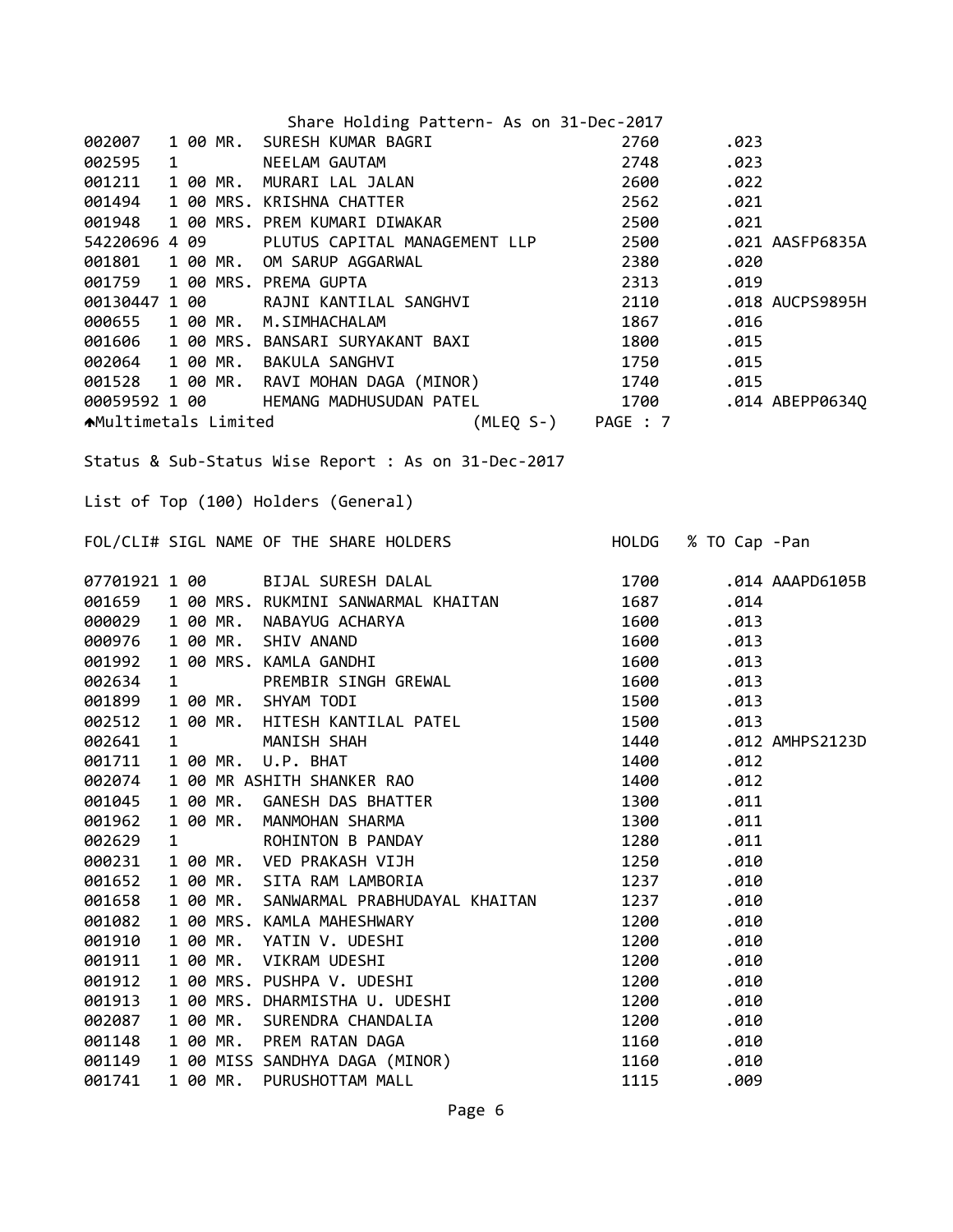| 1112 .009<br>001922<br>1 00 MR. RAVI MOHAN<br>1 bo Fint. NAVI FIORAN<br>1 MURTUZA HUSSAINI BHARMAL 1100 .009<br>002614<br>1 00 MR. MAHESH CHANDER SHRIVASTAVA 1080 .009<br>001772<br>1 00 MR. BAKUL SANGHVI<br>1 00 MR. R. SESHADRI<br>1 00 MR. R. SESHADRI<br>1 00 MRS. NEERU SANGHVI<br>1 00 MR. CHANDRA MOHAN<br>1 00 MR. CHANDRA MOHAN<br>1 00 MR. JUPUDY JAGANNADHARAO<br>1 00 MR. JUPUDY JAGANNADHARAO<br>1 00 MRS. SUSHILA D<br>001934<br>001162<br>001935<br>001322<br>000467<br>000467 100 MR. JUPUDY JAGANNADHARAO 1000 .008<br>001479 100 MR. JUPUDY JAGANNADHARAO 1000 .008<br>001479 100 MR. JAGMOHAN PODDAR<br>001712 100 MR. NAWAL KISHOR RAJGARHIA 1000 .008<br>001712 100 MR. NAWAL KISHOR OSTWAL 1000 .008<br><br>AMultimetals Limited (MLEQ S-) PAGE : 8<br>Status & Sub-Status Wise Report : As on 31-Dec-2017<br>List of Top (50) Holders (Individual)<br>FOL/CLI# SIGL NAME OF THE SHARE HOLDERS HOLD HOLDG % TO Cap -Pan<br>002579 1<br>VINOD PRAKASH SHARMA<br>88200<br>.738<br>00000442 1 00<br>40393<br>AMPI CHATTER<br>.338 ABEPC8689E<br>ALOK PARASHAR<br>40000<br>.335<br>1<br>1 00 MRS. PRAMILA NARAYAN RAUT<br>24000<br>.201<br>1 00 MRS. GHATALIA DINA PRAVIN<br>20000<br>.167<br>1 00 MR.<br>NARAYAN RAMCHANDRA RAUT<br>16000<br>.134<br>10371129 1 00<br>MADHUBALA P TRIVEDI<br>10063<br>.084 AAWPT1982G<br>7876<br><b>B S KOTHARI</b><br>.066<br>1<br>00000438 1 00<br>NALINI CHATTER<br>5750<br>.048 ABEPC8690D<br>1 00 MR.<br>PREMRATAN DEVKISHAN DAGA<br>5000<br>.042<br>CUSTODIAN A/C N K AGGARWALA<br>4600<br>.038<br>1<br>RAVI WARRIER<br>.033<br>1 00 MR.<br>4000<br>SUBHAS B.AGRAWAL<br>.033<br>1 00 MR.<br>4000<br>ASHOK P. SHAH<br>001820<br>1 00 MR.<br>3500<br>.029 |        |  | Share Holding Pattern- As on 31-Dec-2017 |  |  |
|--------------------------------------------------------------------------------------------------------------------------------------------------------------------------------------------------------------------------------------------------------------------------------------------------------------------------------------------------------------------------------------------------------------------------------------------------------------------------------------------------------------------------------------------------------------------------------------------------------------------------------------------------------------------------------------------------------------------------------------------------------------------------------------------------------------------------------------------------------------------------------------------------------------------------------------------------------------------------------------------------------------------------------------------------------------------------------------------------------------------------------------------------------------------------------------------------------------------------------------------------------------------------------------------------------------------------------------------------------------------------------------------------------------------------------------------------------------------------------------------------------------------------------------------------------------------------------------------------------------------------------------------------------------------------------------------------------------------|--------|--|------------------------------------------|--|--|
|                                                                                                                                                                                                                                                                                                                                                                                                                                                                                                                                                                                                                                                                                                                                                                                                                                                                                                                                                                                                                                                                                                                                                                                                                                                                                                                                                                                                                                                                                                                                                                                                                                                                                                                    |        |  |                                          |  |  |
|                                                                                                                                                                                                                                                                                                                                                                                                                                                                                                                                                                                                                                                                                                                                                                                                                                                                                                                                                                                                                                                                                                                                                                                                                                                                                                                                                                                                                                                                                                                                                                                                                                                                                                                    |        |  |                                          |  |  |
|                                                                                                                                                                                                                                                                                                                                                                                                                                                                                                                                                                                                                                                                                                                                                                                                                                                                                                                                                                                                                                                                                                                                                                                                                                                                                                                                                                                                                                                                                                                                                                                                                                                                                                                    |        |  |                                          |  |  |
|                                                                                                                                                                                                                                                                                                                                                                                                                                                                                                                                                                                                                                                                                                                                                                                                                                                                                                                                                                                                                                                                                                                                                                                                                                                                                                                                                                                                                                                                                                                                                                                                                                                                                                                    |        |  |                                          |  |  |
|                                                                                                                                                                                                                                                                                                                                                                                                                                                                                                                                                                                                                                                                                                                                                                                                                                                                                                                                                                                                                                                                                                                                                                                                                                                                                                                                                                                                                                                                                                                                                                                                                                                                                                                    |        |  |                                          |  |  |
|                                                                                                                                                                                                                                                                                                                                                                                                                                                                                                                                                                                                                                                                                                                                                                                                                                                                                                                                                                                                                                                                                                                                                                                                                                                                                                                                                                                                                                                                                                                                                                                                                                                                                                                    |        |  |                                          |  |  |
|                                                                                                                                                                                                                                                                                                                                                                                                                                                                                                                                                                                                                                                                                                                                                                                                                                                                                                                                                                                                                                                                                                                                                                                                                                                                                                                                                                                                                                                                                                                                                                                                                                                                                                                    |        |  |                                          |  |  |
|                                                                                                                                                                                                                                                                                                                                                                                                                                                                                                                                                                                                                                                                                                                                                                                                                                                                                                                                                                                                                                                                                                                                                                                                                                                                                                                                                                                                                                                                                                                                                                                                                                                                                                                    |        |  |                                          |  |  |
|                                                                                                                                                                                                                                                                                                                                                                                                                                                                                                                                                                                                                                                                                                                                                                                                                                                                                                                                                                                                                                                                                                                                                                                                                                                                                                                                                                                                                                                                                                                                                                                                                                                                                                                    |        |  |                                          |  |  |
|                                                                                                                                                                                                                                                                                                                                                                                                                                                                                                                                                                                                                                                                                                                                                                                                                                                                                                                                                                                                                                                                                                                                                                                                                                                                                                                                                                                                                                                                                                                                                                                                                                                                                                                    |        |  |                                          |  |  |
|                                                                                                                                                                                                                                                                                                                                                                                                                                                                                                                                                                                                                                                                                                                                                                                                                                                                                                                                                                                                                                                                                                                                                                                                                                                                                                                                                                                                                                                                                                                                                                                                                                                                                                                    |        |  |                                          |  |  |
|                                                                                                                                                                                                                                                                                                                                                                                                                                                                                                                                                                                                                                                                                                                                                                                                                                                                                                                                                                                                                                                                                                                                                                                                                                                                                                                                                                                                                                                                                                                                                                                                                                                                                                                    |        |  |                                          |  |  |
|                                                                                                                                                                                                                                                                                                                                                                                                                                                                                                                                                                                                                                                                                                                                                                                                                                                                                                                                                                                                                                                                                                                                                                                                                                                                                                                                                                                                                                                                                                                                                                                                                                                                                                                    |        |  |                                          |  |  |
|                                                                                                                                                                                                                                                                                                                                                                                                                                                                                                                                                                                                                                                                                                                                                                                                                                                                                                                                                                                                                                                                                                                                                                                                                                                                                                                                                                                                                                                                                                                                                                                                                                                                                                                    |        |  |                                          |  |  |
|                                                                                                                                                                                                                                                                                                                                                                                                                                                                                                                                                                                                                                                                                                                                                                                                                                                                                                                                                                                                                                                                                                                                                                                                                                                                                                                                                                                                                                                                                                                                                                                                                                                                                                                    |        |  |                                          |  |  |
|                                                                                                                                                                                                                                                                                                                                                                                                                                                                                                                                                                                                                                                                                                                                                                                                                                                                                                                                                                                                                                                                                                                                                                                                                                                                                                                                                                                                                                                                                                                                                                                                                                                                                                                    |        |  |                                          |  |  |
|                                                                                                                                                                                                                                                                                                                                                                                                                                                                                                                                                                                                                                                                                                                                                                                                                                                                                                                                                                                                                                                                                                                                                                                                                                                                                                                                                                                                                                                                                                                                                                                                                                                                                                                    |        |  |                                          |  |  |
|                                                                                                                                                                                                                                                                                                                                                                                                                                                                                                                                                                                                                                                                                                                                                                                                                                                                                                                                                                                                                                                                                                                                                                                                                                                                                                                                                                                                                                                                                                                                                                                                                                                                                                                    |        |  |                                          |  |  |
|                                                                                                                                                                                                                                                                                                                                                                                                                                                                                                                                                                                                                                                                                                                                                                                                                                                                                                                                                                                                                                                                                                                                                                                                                                                                                                                                                                                                                                                                                                                                                                                                                                                                                                                    |        |  |                                          |  |  |
|                                                                                                                                                                                                                                                                                                                                                                                                                                                                                                                                                                                                                                                                                                                                                                                                                                                                                                                                                                                                                                                                                                                                                                                                                                                                                                                                                                                                                                                                                                                                                                                                                                                                                                                    |        |  |                                          |  |  |
|                                                                                                                                                                                                                                                                                                                                                                                                                                                                                                                                                                                                                                                                                                                                                                                                                                                                                                                                                                                                                                                                                                                                                                                                                                                                                                                                                                                                                                                                                                                                                                                                                                                                                                                    |        |  |                                          |  |  |
|                                                                                                                                                                                                                                                                                                                                                                                                                                                                                                                                                                                                                                                                                                                                                                                                                                                                                                                                                                                                                                                                                                                                                                                                                                                                                                                                                                                                                                                                                                                                                                                                                                                                                                                    |        |  |                                          |  |  |
|                                                                                                                                                                                                                                                                                                                                                                                                                                                                                                                                                                                                                                                                                                                                                                                                                                                                                                                                                                                                                                                                                                                                                                                                                                                                                                                                                                                                                                                                                                                                                                                                                                                                                                                    |        |  |                                          |  |  |
|                                                                                                                                                                                                                                                                                                                                                                                                                                                                                                                                                                                                                                                                                                                                                                                                                                                                                                                                                                                                                                                                                                                                                                                                                                                                                                                                                                                                                                                                                                                                                                                                                                                                                                                    |        |  |                                          |  |  |
|                                                                                                                                                                                                                                                                                                                                                                                                                                                                                                                                                                                                                                                                                                                                                                                                                                                                                                                                                                                                                                                                                                                                                                                                                                                                                                                                                                                                                                                                                                                                                                                                                                                                                                                    |        |  |                                          |  |  |
|                                                                                                                                                                                                                                                                                                                                                                                                                                                                                                                                                                                                                                                                                                                                                                                                                                                                                                                                                                                                                                                                                                                                                                                                                                                                                                                                                                                                                                                                                                                                                                                                                                                                                                                    |        |  |                                          |  |  |
|                                                                                                                                                                                                                                                                                                                                                                                                                                                                                                                                                                                                                                                                                                                                                                                                                                                                                                                                                                                                                                                                                                                                                                                                                                                                                                                                                                                                                                                                                                                                                                                                                                                                                                                    |        |  |                                          |  |  |
|                                                                                                                                                                                                                                                                                                                                                                                                                                                                                                                                                                                                                                                                                                                                                                                                                                                                                                                                                                                                                                                                                                                                                                                                                                                                                                                                                                                                                                                                                                                                                                                                                                                                                                                    |        |  |                                          |  |  |
|                                                                                                                                                                                                                                                                                                                                                                                                                                                                                                                                                                                                                                                                                                                                                                                                                                                                                                                                                                                                                                                                                                                                                                                                                                                                                                                                                                                                                                                                                                                                                                                                                                                                                                                    |        |  |                                          |  |  |
|                                                                                                                                                                                                                                                                                                                                                                                                                                                                                                                                                                                                                                                                                                                                                                                                                                                                                                                                                                                                                                                                                                                                                                                                                                                                                                                                                                                                                                                                                                                                                                                                                                                                                                                    |        |  |                                          |  |  |
|                                                                                                                                                                                                                                                                                                                                                                                                                                                                                                                                                                                                                                                                                                                                                                                                                                                                                                                                                                                                                                                                                                                                                                                                                                                                                                                                                                                                                                                                                                                                                                                                                                                                                                                    |        |  |                                          |  |  |
|                                                                                                                                                                                                                                                                                                                                                                                                                                                                                                                                                                                                                                                                                                                                                                                                                                                                                                                                                                                                                                                                                                                                                                                                                                                                                                                                                                                                                                                                                                                                                                                                                                                                                                                    |        |  |                                          |  |  |
|                                                                                                                                                                                                                                                                                                                                                                                                                                                                                                                                                                                                                                                                                                                                                                                                                                                                                                                                                                                                                                                                                                                                                                                                                                                                                                                                                                                                                                                                                                                                                                                                                                                                                                                    |        |  |                                          |  |  |
|                                                                                                                                                                                                                                                                                                                                                                                                                                                                                                                                                                                                                                                                                                                                                                                                                                                                                                                                                                                                                                                                                                                                                                                                                                                                                                                                                                                                                                                                                                                                                                                                                                                                                                                    |        |  |                                          |  |  |
|                                                                                                                                                                                                                                                                                                                                                                                                                                                                                                                                                                                                                                                                                                                                                                                                                                                                                                                                                                                                                                                                                                                                                                                                                                                                                                                                                                                                                                                                                                                                                                                                                                                                                                                    | 002569 |  |                                          |  |  |
|                                                                                                                                                                                                                                                                                                                                                                                                                                                                                                                                                                                                                                                                                                                                                                                                                                                                                                                                                                                                                                                                                                                                                                                                                                                                                                                                                                                                                                                                                                                                                                                                                                                                                                                    | 001994 |  |                                          |  |  |
|                                                                                                                                                                                                                                                                                                                                                                                                                                                                                                                                                                                                                                                                                                                                                                                                                                                                                                                                                                                                                                                                                                                                                                                                                                                                                                                                                                                                                                                                                                                                                                                                                                                                                                                    | 001996 |  |                                          |  |  |
|                                                                                                                                                                                                                                                                                                                                                                                                                                                                                                                                                                                                                                                                                                                                                                                                                                                                                                                                                                                                                                                                                                                                                                                                                                                                                                                                                                                                                                                                                                                                                                                                                                                                                                                    | 001995 |  |                                          |  |  |
|                                                                                                                                                                                                                                                                                                                                                                                                                                                                                                                                                                                                                                                                                                                                                                                                                                                                                                                                                                                                                                                                                                                                                                                                                                                                                                                                                                                                                                                                                                                                                                                                                                                                                                                    |        |  |                                          |  |  |
|                                                                                                                                                                                                                                                                                                                                                                                                                                                                                                                                                                                                                                                                                                                                                                                                                                                                                                                                                                                                                                                                                                                                                                                                                                                                                                                                                                                                                                                                                                                                                                                                                                                                                                                    | 002577 |  |                                          |  |  |
|                                                                                                                                                                                                                                                                                                                                                                                                                                                                                                                                                                                                                                                                                                                                                                                                                                                                                                                                                                                                                                                                                                                                                                                                                                                                                                                                                                                                                                                                                                                                                                                                                                                                                                                    |        |  |                                          |  |  |
|                                                                                                                                                                                                                                                                                                                                                                                                                                                                                                                                                                                                                                                                                                                                                                                                                                                                                                                                                                                                                                                                                                                                                                                                                                                                                                                                                                                                                                                                                                                                                                                                                                                                                                                    | 001585 |  |                                          |  |  |
|                                                                                                                                                                                                                                                                                                                                                                                                                                                                                                                                                                                                                                                                                                                                                                                                                                                                                                                                                                                                                                                                                                                                                                                                                                                                                                                                                                                                                                                                                                                                                                                                                                                                                                                    | 002560 |  |                                          |  |  |
|                                                                                                                                                                                                                                                                                                                                                                                                                                                                                                                                                                                                                                                                                                                                                                                                                                                                                                                                                                                                                                                                                                                                                                                                                                                                                                                                                                                                                                                                                                                                                                                                                                                                                                                    | 001848 |  |                                          |  |  |
| 001827<br>.029<br>1 00 MR.<br>NIRANJAN P. SHAH<br>3500                                                                                                                                                                                                                                                                                                                                                                                                                                                                                                                                                                                                                                                                                                                                                                                                                                                                                                                                                                                                                                                                                                                                                                                                                                                                                                                                                                                                                                                                                                                                                                                                                                                             | 001905 |  |                                          |  |  |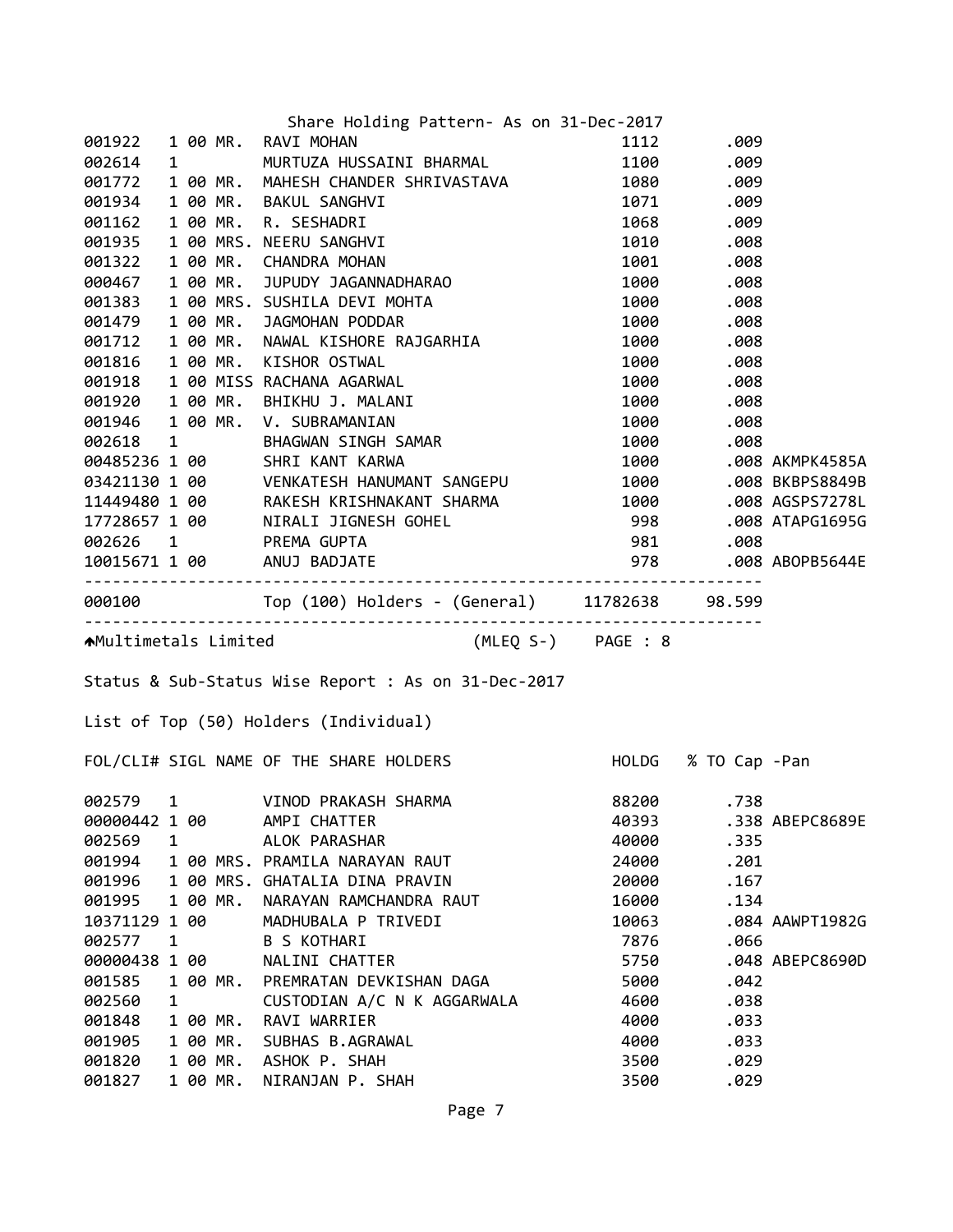|                      |      |      | Share Holding Pattern- As on 31-Dec-2017                                                                                                                                                                                                                                  |                |       |                 |
|----------------------|------|------|---------------------------------------------------------------------------------------------------------------------------------------------------------------------------------------------------------------------------------------------------------------------------|----------------|-------|-----------------|
|                      |      |      | 10000054 1 00 AJAY KUMAR KAYAN                                                                                                                                                                                                                                            | 3346           |       | .028 AGGPK0892G |
| 001891               |      |      |                                                                                                                                                                                                                                                                           | 3000           | .025  |                 |
| 001892               |      |      |                                                                                                                                                                                                                                                                           | 3000           | .025  |                 |
| 002594               |      |      |                                                                                                                                                                                                                                                                           | 3000           | .025  |                 |
| 001071               |      |      |                                                                                                                                                                                                                                                                           | 2900           | .024  |                 |
| 002007               |      |      |                                                                                                                                                                                                                                                                           | 2760           | .023  |                 |
| 002595               |      |      |                                                                                                                                                                                                                                                                           | 2748           | .023  |                 |
| 001211               |      |      |                                                                                                                                                                                                                                                                           | 2600           | .022  |                 |
| 001494               |      |      |                                                                                                                                                                                                                                                                           | 2562           | .021  |                 |
| 001948               |      |      |                                                                                                                                                                                                                                                                           | 2500           | .021  |                 |
| 001801               |      |      |                                                                                                                                                                                                                                                                           | 2380           | .020  |                 |
| 001759               |      |      |                                                                                                                                                                                                                                                                           | 2313           | .019  |                 |
| 00130447 1 00        |      |      |                                                                                                                                                                                                                                                                           | 2110           |       | .018 AUCPS9895H |
| 000655               |      |      |                                                                                                                                                                                                                                                                           | 1867           | .016  |                 |
| 001606               |      |      |                                                                                                                                                                                                                                                                           | 1800           | .015  |                 |
| 002064               |      |      | Share Holding Pattern- As on 31-Dec-<br>100 AJAY KUMAR KAYAN<br>100 MRS. SHANTA DEVIG KHICHA<br>100 MR. DEEPAK G KHICHA<br>100 MRS. SARLA DAGA<br>100 MRS. SARLA DAGA<br>100 MR. SURESH KUMAR BAGRI<br>100 MR. SURESH KUMAR BAGRI<br>100 MR. M<br>1 00 MR. BAKULA SANGHVI | 1750           | .015  |                 |
| 001528               |      |      |                                                                                                                                                                                                                                                                           | 1740           | .015  |                 |
| 00059592 1 00        |      |      | HEMANG MADHUSUDAN PATEL                                                                                                                                                                                                                                                   | 1700           |       | .014 ABEPP0634Q |
|                      |      |      |                                                                                                                                                                                                                                                                           | 1700           |       | .014 AAAPD6105B |
|                      |      |      | 07701921 1 00 BIJAL SURESH DALAL<br>001659 1 00 MRS. RUKMINI SANWARMAL KHAITAN                                                                                                                                                                                            | 1687           | .014  |                 |
| 000029               |      |      | 1 00 MR. NABAYUG ACHARYA                                                                                                                                                                                                                                                  | 1600           | .013  |                 |
| 000976               |      |      |                                                                                                                                                                                                                                                                           | 1600           | .013  |                 |
| 001992               |      |      |                                                                                                                                                                                                                                                                           | 1600           | .013  |                 |
| 002634               |      |      | 100 MRS. RUKMINI SANWARMAL KHAITAN<br>100 MR. NABAYUG ACHARYA<br>100 MR. SHIV ANAND<br>100 MRS. KAMLA GANDHI<br>100 MR. SHYAM TODI<br>100 MR. HITESH KANTILAL PATEL<br>100 MR. HITESH KANTILAL PATEL<br>100 MR. U.P. BHAT<br>100 MR. CANESH DAS BHATTE                    | 1600           | .013  |                 |
| 001899               |      |      |                                                                                                                                                                                                                                                                           | 1500           | .013  |                 |
| 002512               |      |      |                                                                                                                                                                                                                                                                           | 1500           | .013  |                 |
| 002641               |      |      |                                                                                                                                                                                                                                                                           | 1440           |       | .012 AMHPS2123D |
| 001711               |      |      |                                                                                                                                                                                                                                                                           | 1400           | .012  |                 |
| 002074               |      |      |                                                                                                                                                                                                                                                                           | 1400           | .012  |                 |
| 001045               |      |      |                                                                                                                                                                                                                                                                           | 1300           | .011  |                 |
| 001962               |      |      |                                                                                                                                                                                                                                                                           | 1300           | .011  |                 |
| 002629               |      |      |                                                                                                                                                                                                                                                                           | 1280           | .011  |                 |
| 000231               |      |      |                                                                                                                                                                                                                                                                           | 1250           | .010  |                 |
| 001652               |      |      |                                                                                                                                                                                                                                                                           | 1237           | .010  |                 |
|                      |      |      | 001658 1 00 MR. SANWARMAL PRABHUDAYAL KHAITAN                                                                                                                                                                                                                             |                | .010  |                 |
|                      |      |      |                                                                                                                                                                                                                                                                           | 1237 — 1237    |       |                 |
|                      |      |      | 000050 Top (50) Holders - Individuals 345589                                                                                                                                                                                                                              |                | 2.892 |                 |
| AMultimetals Limited |      |      | (MLEQ S-) PAGE : 1                                                                                                                                                                                                                                                        |                |       |                 |
|                      |      |      | -DISTRIBUTION SCHEDULE ON SCRIP VALUE -As On :31-Dec-2017                                                                                                                                                                                                                 |                |       |                 |
|                      |      |      |                                                                                                                                                                                                                                                                           |                |       |                 |
|                      |      |      | SHARE (OR DEBENTURE) -NUM OF (%) OF TO TAL % OF                                                                                                                                                                                                                           |                |       |                 |
|                      |      |      | OF NOMINAL VALUE HOLDERS HOLDERS A M O U N T AMT                                                                                                                                                                                                                          |                |       |                 |
| <b>UPTO</b>          | TO T | 5000 | 78.34<br>662                                                                                                                                                                                                                                                              | 1085760.00 .91 |       |                 |

 TO 10000 98 11.60 737430.00 .62 Page 8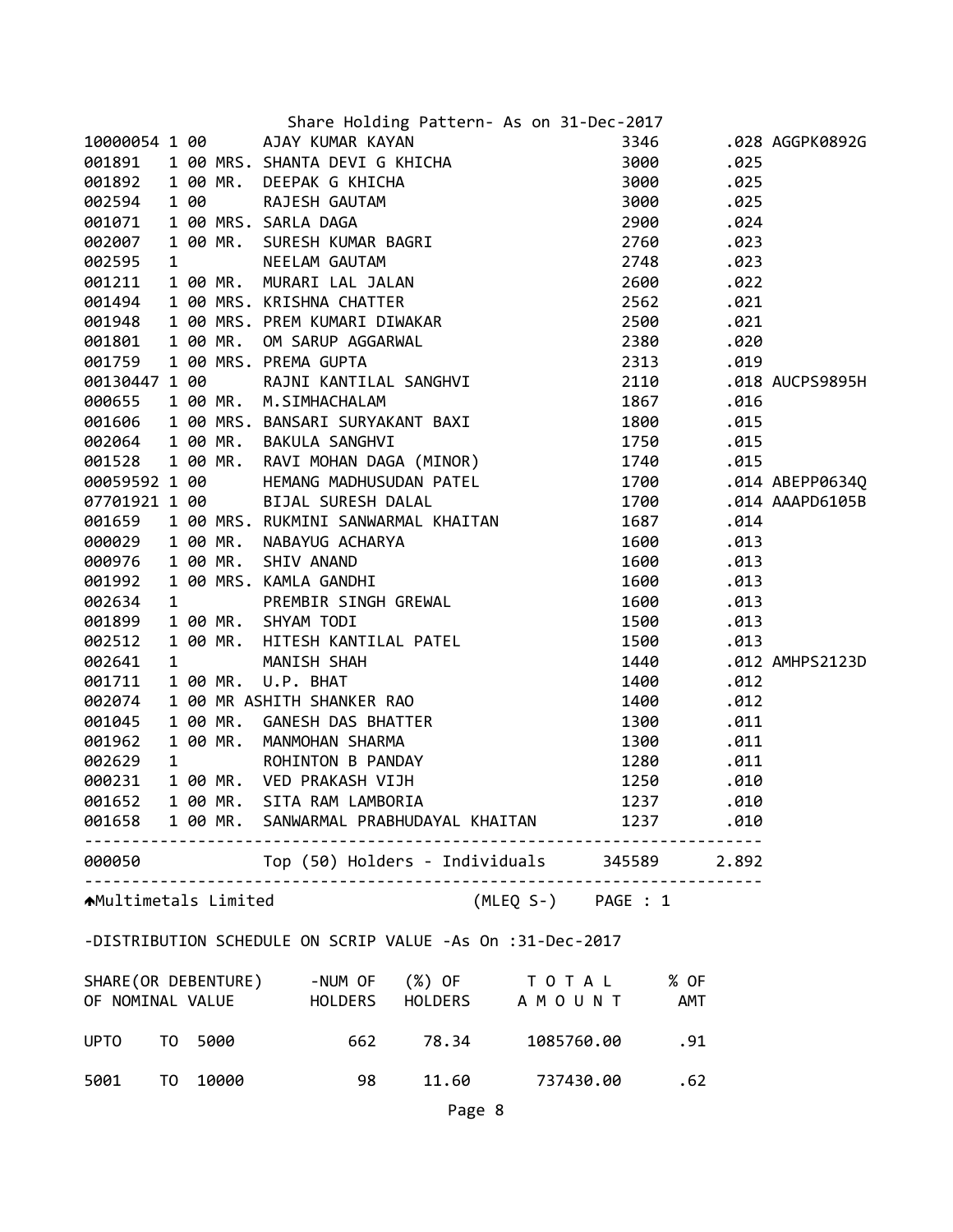## Share Holding Pattern‐ As on 31‐Dec‐2017

| 10001                   | T <sub>0</sub>      | 20000                       | 38                        | 4.50   | 515650.00                                                           | .43           |  |  |  |
|-------------------------|---------------------|-----------------------------|---------------------------|--------|---------------------------------------------------------------------|---------------|--|--|--|
| 20001                   | T <sub>0</sub>      | 30000                       | 13                        | 1.54   | 343730.00                                                           | .29           |  |  |  |
| 30001                   | T <sub>0</sub>      | 40000                       | 6                         | .71    | 221460.00                                                           | .19           |  |  |  |
| 40001                   | T <sub>0</sub>      | 50000                       | $\overline{2}$            | .24    | 96000.00                                                            | .08           |  |  |  |
| 50001                   | T <sub>0</sub>      | 100000                      | 4                         | .47    | 316260.00                                                           | .26           |  |  |  |
| 100001                  | TO                  | <b>ABOVE</b>                | 22                        | 2.60   | 116183710.00                                                        | 97.22         |  |  |  |
|                         |                     | * * T O T A L * *           | 845                       | 100.00 | 119500000.00                                                        | 100.00        |  |  |  |
|                         |                     | <b>AMultimetals Limited</b> |                           |        | (MLEQ S-) PAGE : 2                                                  |               |  |  |  |
|                         |                     |                             |                           |        | -DISTRIBUTION SCHEDULE ON NUMBER OF SHARES/DEBS -As On :31-Dec-2017 |               |  |  |  |
|                         |                     | SHARE (OR DEBENTURE)        | -NUM OF (%) OF<br>HOLDERS |        | T O T A L<br>HOLDERS SHARES(OR DEBS)                                | % OF<br>SH/DB |  |  |  |
| <b>UPTO</b>             | T <sub>0</sub>      | 100                         | 322                       | 38.11  | 23327                                                               | .20           |  |  |  |
| 101                     | T <sub>0</sub>      | 200                         | 182                       | 21.54  | 29896                                                               | .25           |  |  |  |
| 201                     | T <sub>0</sub>      | 500                         | 158                       | 18.70  | 55353                                                               | .46           |  |  |  |
| 501                     | T <sub>0</sub>      | 1000                        | 98                        | 11.60  | 73743                                                               | .62           |  |  |  |
| 1001                    | T <sub>0</sub>      | 5000                        | 59                        | 6.98   | 117684                                                              | .98           |  |  |  |
| 5001                    | T <sub>0</sub>      | 10000                       | 4                         | .47    | 31626                                                               | .26           |  |  |  |
| 10001                   | T <sub>0</sub>      | 100000                      | 11                        | 1.30   | 395308                                                              | 3.31          |  |  |  |
| 100001 TO ABOVE         |                     |                             | 11                        | 1.30   | 11223063                                                            | 93.92         |  |  |  |
|                         |                     | * * T O T A L * *           | 845                       | 100.00 | 11950000                                                            | 100.00        |  |  |  |
|                         |                     | <b>AMultimetals Limited</b> |                           |        | (MLEQ S-) PAGE : 1                                                  |               |  |  |  |
|                         | As on : 31-Dec-2017 |                             |                           |        |                                                                     |               |  |  |  |
| As per Take-Over Clause |                     |                             |                           |        |                                                                     |               |  |  |  |

FOL/CLI# SIGL NAME OF THE SHARE HOLDERS HOLDG % TO Cap ‐Pan